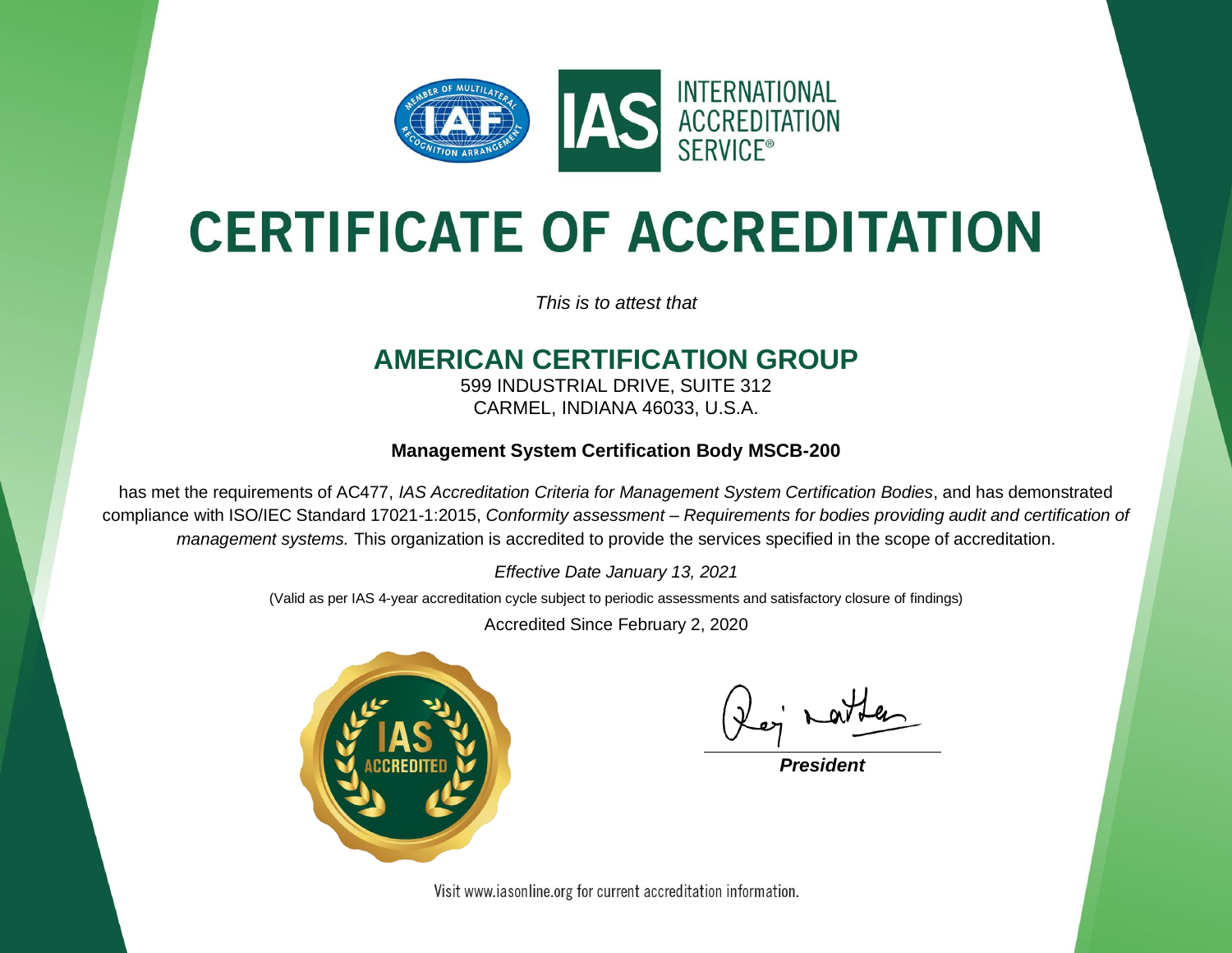## **SCOPE OF ACCREDITATION**

International Accreditation Service, Inc. 3060 Saturn Street, Suite 100, Brea, California 92821, U.S.A. | www.iasonline.org

### **AMERICAN CERTIFICATION GROUP**

599 INDUSTRIAL DRIVE, SUITE 312

CARMEL, INDIANA 46033, U.S.A.

[www.americancertify.com](https://www.americancertify.com/)

**MSCB-200**

#### **Contact Name** Joel Pecoraro **Contact Phone** +1(317) 695-1465

Accredited to ISO/IEC 17021-1:2015, ISO/IEC 17021-3:2017, ISO/IEC 17021-2:2016

*Effective Date January 13, 2021*

| <b>Discipline of Certification:</b>                                                                                                                        | <b>Quality Management Systems</b>                                                                                                                       |  |  |  |
|------------------------------------------------------------------------------------------------------------------------------------------------------------|---------------------------------------------------------------------------------------------------------------------------------------------------------|--|--|--|
| <b>Certification Standard:</b>                                                                                                                             | ISO 9001:2015                                                                                                                                           |  |  |  |
| <b>Certification Scheme:</b>                                                                                                                               | N/A                                                                                                                                                     |  |  |  |
| <b>Certification Sectors</b>                                                                                                                               |                                                                                                                                                         |  |  |  |
| 14: Rubber and Plastic Products<br>17: Basic metals and fabricated metal products<br>19: Electrical and optical equipment<br>22: Other Transport Equipment | 23: Manufacturing Not Elsewhere Classified<br>29: Wholesale and retail trade; Repair of motor vehicles,<br>motorcycles and personal and household goods |  |  |  |
| <b>Discipline of Certification:</b><br><b>Environmental Management Systems</b>                                                                             |                                                                                                                                                         |  |  |  |
| <b>Certification Standard:</b>                                                                                                                             | ISO 14001:2015                                                                                                                                          |  |  |  |
| <b>Certification Scheme:</b>                                                                                                                               | N/A                                                                                                                                                     |  |  |  |
| <b>Certification Sectors</b>                                                                                                                               |                                                                                                                                                         |  |  |  |
| 17: Basic metals and fabricated metal products                                                                                                             | 29 : Wholesale and retail trade; Repair of motor vehicles,                                                                                              |  |  |  |

*Note: The above scope of accreditation is based on the statistical nomenclature for economic activities NACE rev. 2 and recommended by IAF ID 1:2014.*

motorcycles and personal and household goods

The scope of accreditation represents broad classifications granted by IAS on the basis of the management system certification processes demonstrated by the certification body (CB). Accreditation is based on the competence and ability to effectively apply the requirements of the relevant certification standards listed in the CB's scope of accreditation. IAS accreditation entails review of the CBs own management system, on-site assessment of the CB's certification processes, review of CB's access to expertise including onsite observation of the CB when conducting certification audits at client sites. Under the conditions of accreditation, the CB is obligated to use equivalent certification practices covering the specific scopes as listed for all clients and as demonstrated during the accreditation process. Accreditation does not cover certification in areas outside the scope of this accreditation certificate. Accreditation does not imply endorsement of the products or the design or performance characteristics of products certified by the CB.

**MSCB-200 American Certification** 

19: Electrical and optical equipment 23: Manufacturing Not Elsewhere Classified